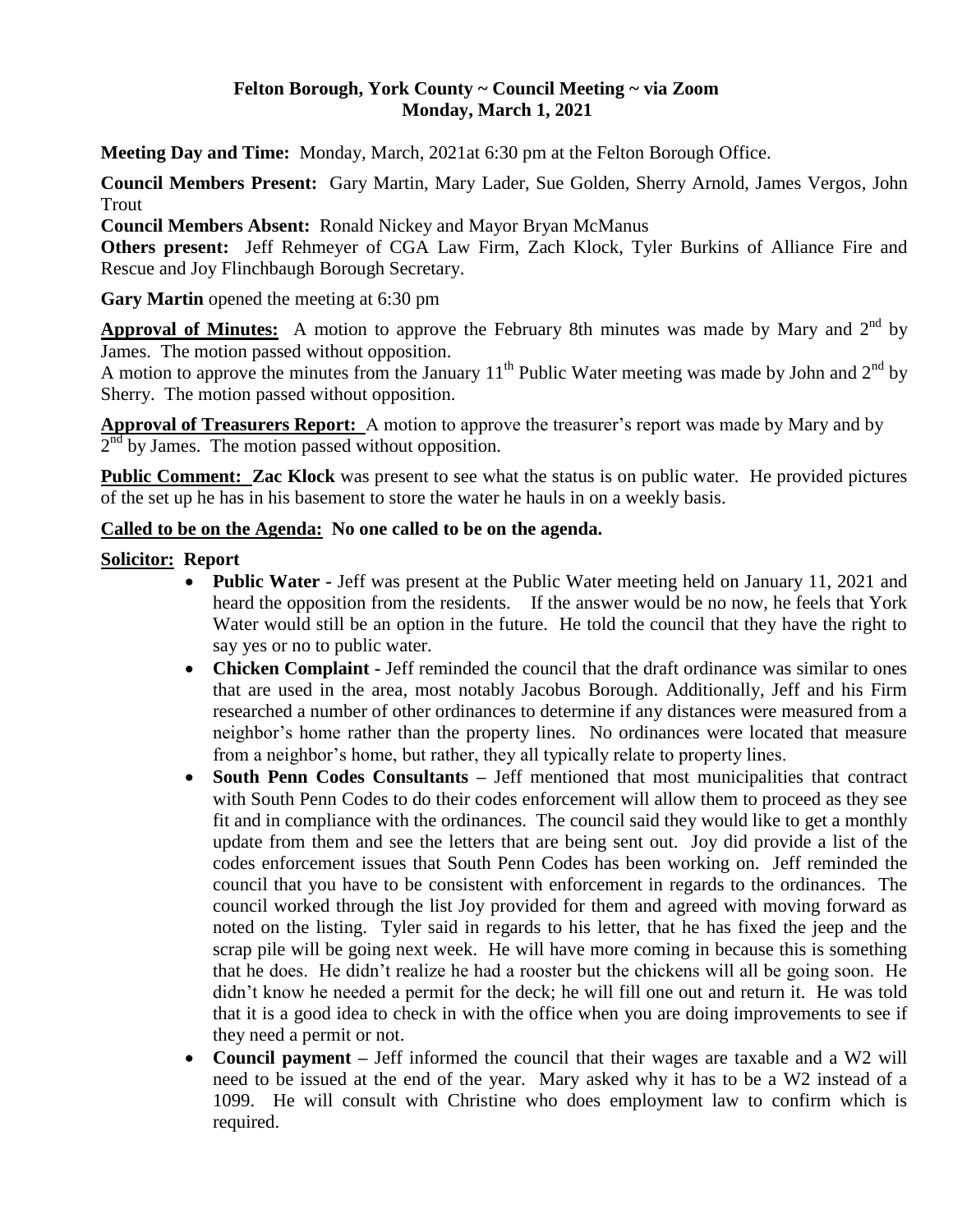- **Collection Report** Jeff provided the council with an updated collection report. There are no accounts that need any action at this time.
- **DCNR Grant** CGA has provided a professional services agreement for their work on the DCNR Playground grant in the amount of \$5,000. A motion to approve the agreement was made by Sherry and 2<sup>nd</sup> by Mary. The motion passed without opposition. Jeff left the meeting at this point.

### **Alliance Fire and Rescue –** Tyler Burkins

- Tyler Burkins presented the monthly reports for the Alliance Fire and Rescue. In February there were a total of 54 calls for the fire company of which 1 was in the borough.
- Other reports showed the amount of trainings for the fire company and a breakdown of who attended those trainings.
- The training on the new ladder truck has been completed and will be put in service in the next couple of weeks.
- Fireside at the Fiddler's is booked through the end of the year.

### **Engineer** – Report

- Act 537 Plan the plan has now been approved by DEP and all of the permits that were still in the borough's name have been changed over to The York Water Co.
- **DCNR Playground Grant** Joy and Byron will be meeting this week to go over all the details of the plan and what needs to go out for bid. The bid packet will be ready for the April meeting.

#### **Code Enforcement**

- List of current codes enforcements the council reviewed.
- **Letters sent out from South Penn Codes** were provided to the council.
- **121 High Street** still awaiting title for trailer in order for the settlement to take place.

# **Old Business:**

- **Public Water Meeting January 11th** The letters to High Street residents went out in the mail a week ago. The council looked at the questionnaires that were returned so far. The borough also received a letter from a Main Street resident that requests public water. After much discussion on the issue, a vote was discussed. The council would like to do a vote when all of the council can be here as well as Mayor Bryan McManus. Mary feels that we still need more information. James and Sherry both feel that a decision needs to be made. Sue said she would not be at the April meeting. She was asked what her opinion is on public water and she said she would vote yes for it. Joy will check with Jeff on Sue giving her vote by phone for the April meeting. It was discussed to advertise in the borough newsletter that a vote will take place at the April  $5<sup>th</sup>$  meeting.
- **DCNR Playground Grant** discussed earlier.
- **Audit**  has begun
- **Storm Drains -** will be cleaned in March after the snow has melted
- $\bullet$

# **New Business:**

- **Ambulance Report** no reports have been received yet.
- **Website –** PSAB offers a website for a cost of \$389 per year with an initial set up fee of \$50. A motion to start the process of getting a borough website was made by Mary and  $2<sup>nd</sup>$ by Sherry. The motion passed without opposition.